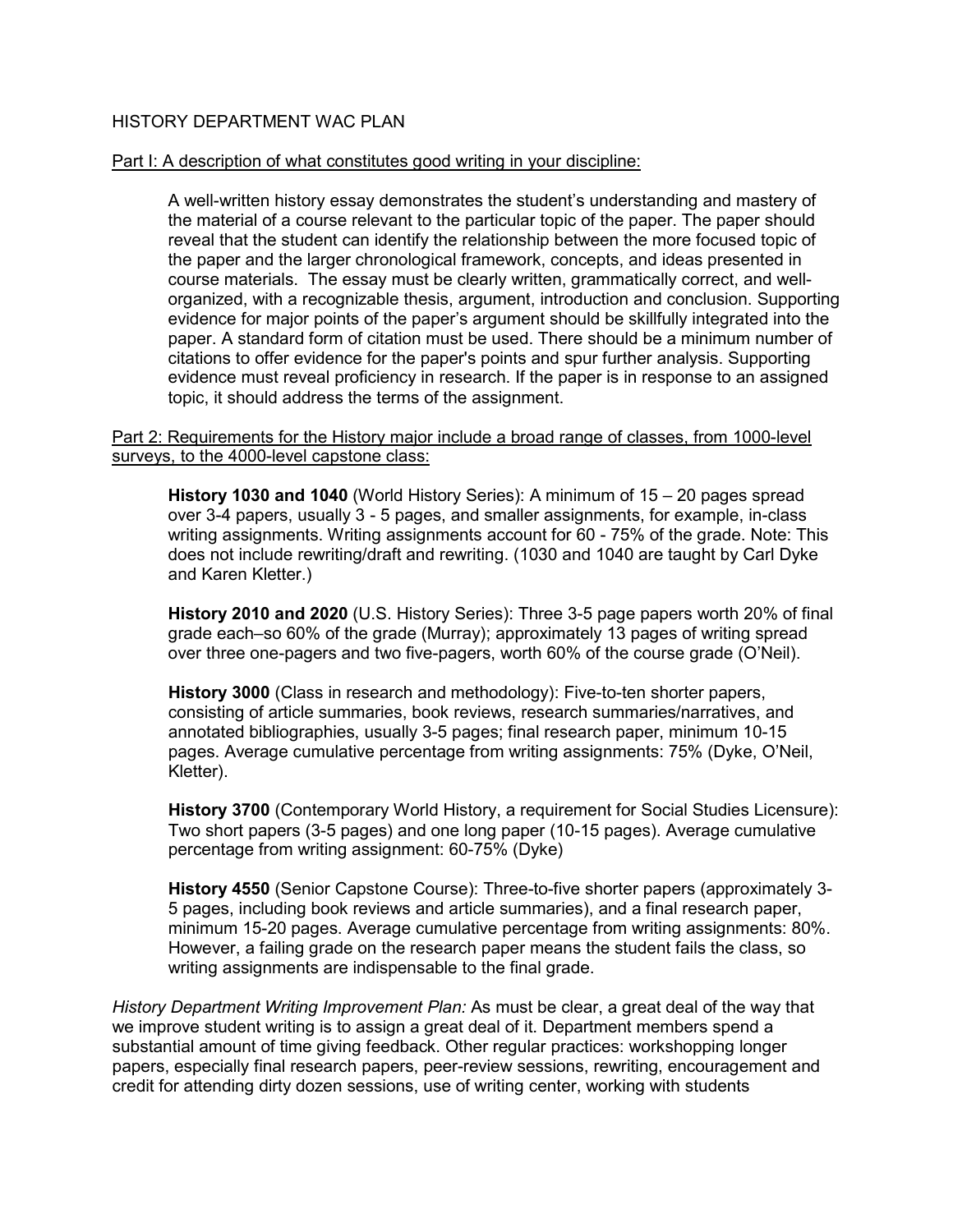individually. In addition, our method of assessment provides individual instructors with information about teaching writing effectively.

## Part 3: Style Guide:

Historians typically use the Chicago Manual of Style; that is our fallback guide for research papers. However, professors may ask students to use another standardized citation method according to the professor's preference.

### Part 4: Include any rubrics used in the courses listed in part 2:

On the following page is the rubric used by the entire history department. This rubric is also the basis of our assessment method.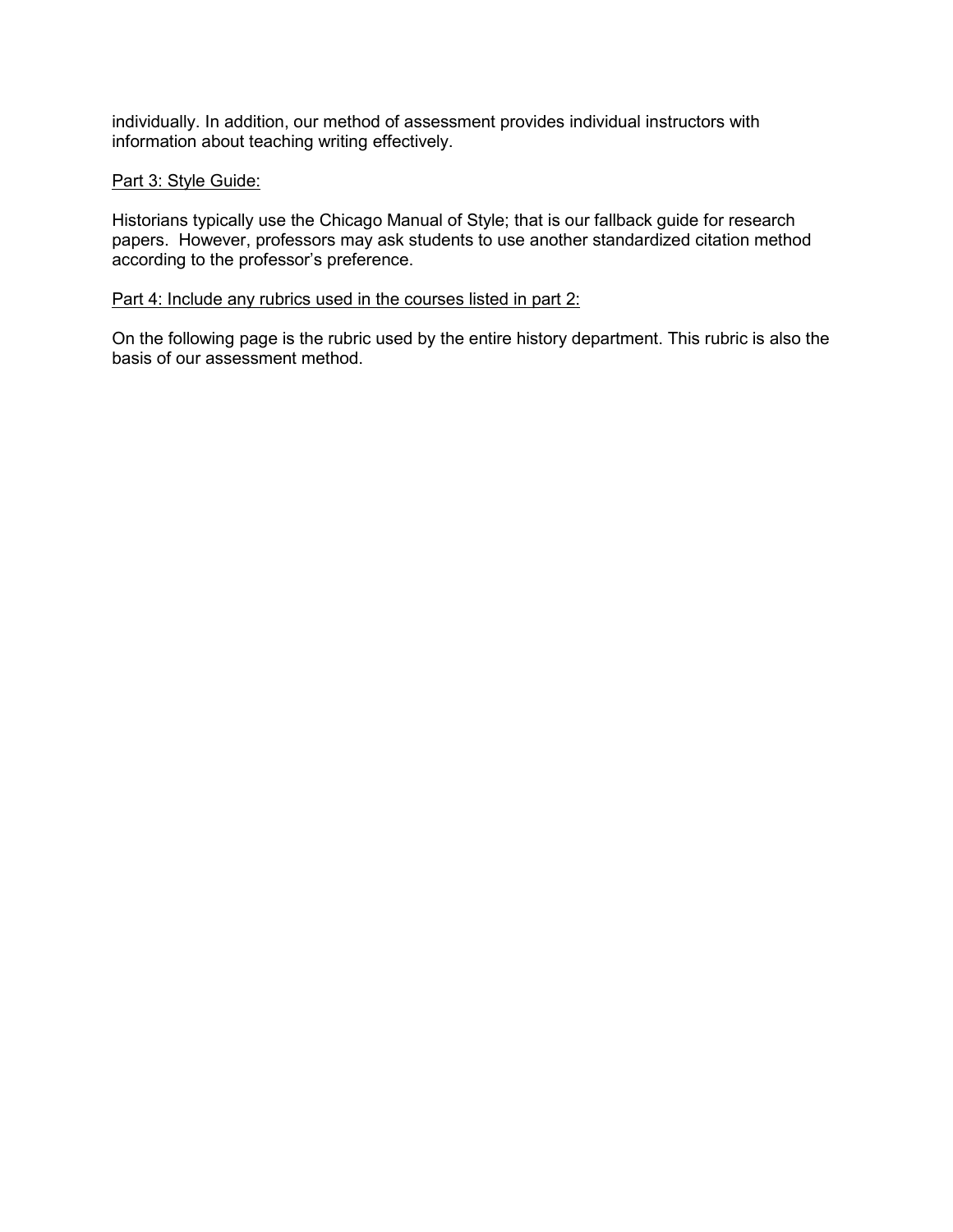| HISTORY ESSAY RUBRIC/EVALUATION MATRIX              |                 |                    |                 |                     |                |  |  |  |  |
|-----------------------------------------------------|-----------------|--------------------|-----------------|---------------------|----------------|--|--|--|--|
| 1) Content and                                      | 2) Argument/    | 3)                 | 4) Evidence     | 5) Source           | 6) Writing     |  |  |  |  |
| Concept                                             | Analysis        | Organization       |                 | Handling/Citati     |                |  |  |  |  |
|                                                     |                 |                    |                 | on                  |                |  |  |  |  |
|                                                     |                 |                    |                 |                     |                |  |  |  |  |
| $5 - \text{Topic}$ is well-                         | 5-Features an   | $5 -$ Thesis and   | 5 - Broad       | $5 -$ Every point   | $5-$           |  |  |  |  |
| defined, fully                                      | interesting     | introduction       | spectrum of     | and statement       | Reliably       |  |  |  |  |
| described and richly                                | point, clearly  | are clear,         | appropriate     | of fact is          | clear and      |  |  |  |  |
| understood. Shows                                   | asserted in the | concise and        | sources found   | reliably            | correct.       |  |  |  |  |
| awareness of                                        | thesis, that is | address the        | and effectively | attributed.         | Mastery of     |  |  |  |  |
| perspectives and                                    | amply           | assignment.        | used. Accurate  | Every fact,         | appropriat     |  |  |  |  |
| historical contexts;                                | developed and   | Each               | evidence        | point,              | e              |  |  |  |  |
| develops reflective                                 | supported with  | paragraph has      | directly        | paraphrase and      | vocabular      |  |  |  |  |
| interpretation relating                             | appropriate     | a clear,           | supports the    | quotation           | y. Fluid       |  |  |  |  |
| specific facts and                                  | reasoning and   | focused            | analysis.       | derived from        | and            |  |  |  |  |
| situations to bigger                                | evidence.       | purpose and        | Sources are     | any other           | perhaps        |  |  |  |  |
| patterns, ideas and                                 | Logical and     | coherent           | assessed for    | source is           | even           |  |  |  |  |
| dynamics.                                           | persuasive      | relation to the    | bias and placed | completely and      | elegant.       |  |  |  |  |
|                                                     | overall.        | whole.             | in larger       | helpfully           |                |  |  |  |  |
|                                                     |                 |                    | historical      | documented.         |                |  |  |  |  |
| $4 - A$ little less than                            | $\overline{4}$  | $\overline{4}$     | context.        | $\overline{4}$      | $\overline{4}$ |  |  |  |  |
|                                                     |                 |                    | 4               |                     |                |  |  |  |  |
| 5, a little more than 3.<br>$3 - A$ little fuzzy or | $3 - Too$ much  | $3 -$ Structure is | $3$ – Contains  | $3$ – Citations are | 3 - Mostly     |  |  |  |  |
| off track. Particular                               | summary or      | evident but        | relevant        | mostly              | correct.       |  |  |  |  |
| ideas or events may                                 | assertion, too  | inconsistent. A    | evidence but    | complete, but       | Some           |  |  |  |  |
| be adequately                                       | little          | little difficult   | lacks breadth,  | some are            | minor          |  |  |  |  |
| described but poorly                                | supporting      | to follow; may     | context or      | sloppy. There is    | errors, but    |  |  |  |  |
| understood; or broad                                | analysis or     | be jumpy,          | persuasive      | some confusion      | generally      |  |  |  |  |
| perspective may be                                  | evidence.       | clumpy,            | focus.          | about the source    | at college     |  |  |  |  |
| attempted without                                   |                 | choppy,            |                 | of ideas or         | level.         |  |  |  |  |
| adequate foundation                                 |                 | rambly.            |                 | information.        |                |  |  |  |  |
| in specifics.                                       |                 |                    |                 |                     |                |  |  |  |  |
| $2 - A$ little less than                            | $\overline{2}$  | $\overline{2}$     | $\overline{2}$  | $\overline{2}$      | $\overline{2}$ |  |  |  |  |
| 3, a little more than 1.                            |                 |                    |                 |                     |                |  |  |  |  |
| $1 -$ Simplistic;                                   | 1 - Lacks a     | $1 -$ Lacks        | 1 - Lacks       | $1$ – Elements of   | 1 - Major      |  |  |  |  |
| narrow; without                                     | clear point and | logical            | relevant        | the paper meet      | pattern of     |  |  |  |  |
| context, perspective                                | coherent        | structure and      | evidence,       | the definition of   | errors or      |  |  |  |  |
| or interpretive depth.                              | reasoning.      | flow; random       | reveals         | plagiarism.         | many           |  |  |  |  |
|                                                     |                 | or disjointed;     | incomplete      |                     | sloppy         |  |  |  |  |
|                                                     |                 |                    | knowledge       |                     | errors.        |  |  |  |  |